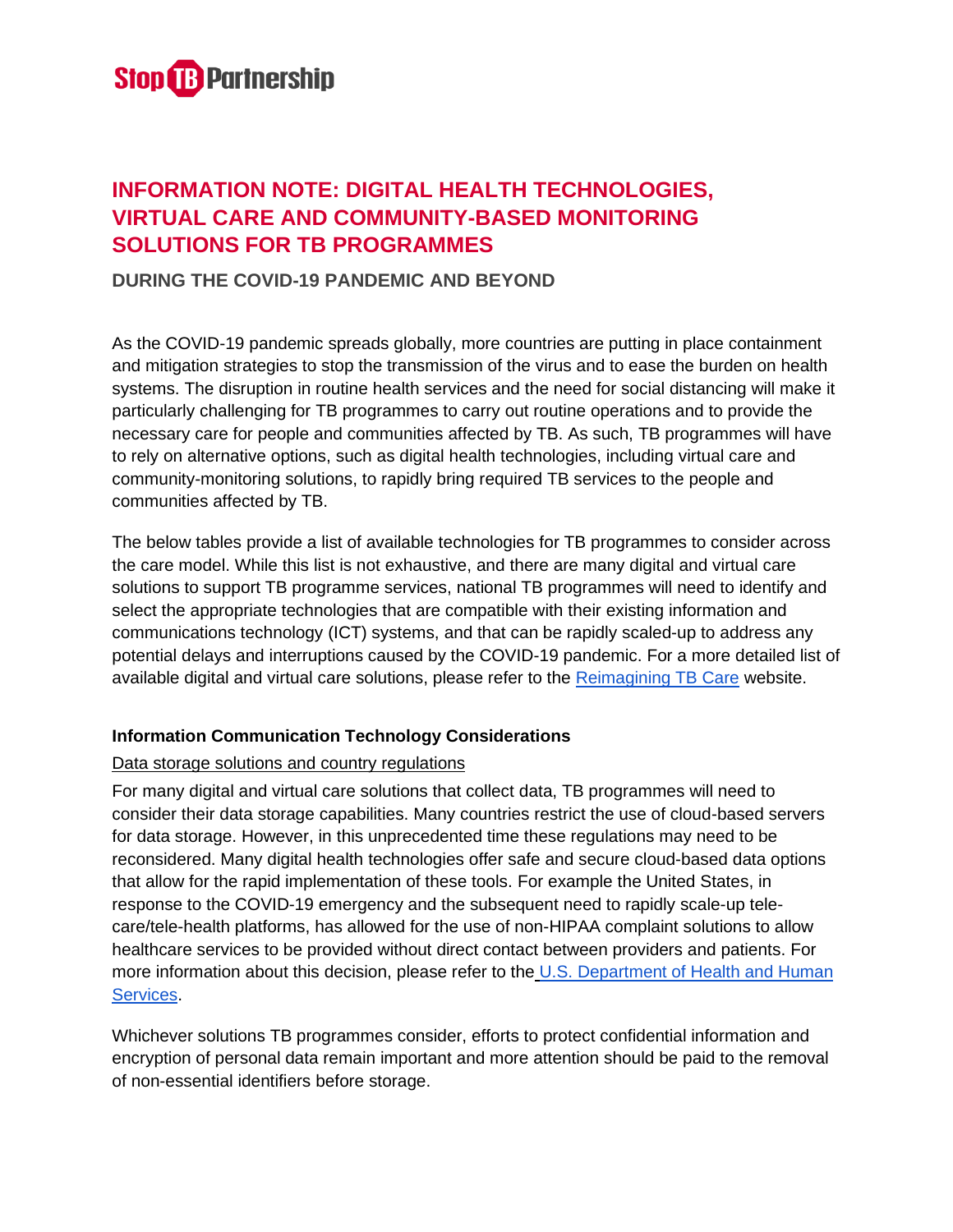### Access to equipment

TB programmes may need to ensure that their essential staff and affected people have access to phones, tablets or computers, as well as internet or cellular connections.

# Funding

To implement or to expand the use of these tools, TB programmes might need to re-programme or re-purpose funds. The Global Fund has issued a [statement](https://www.theglobalfund.org/media/9397/core_covid-19_guidancenote_en.pdf?u=637189162540000000) strongly encouraging countries to consider and take prompt action to mitigate the potential negative consequences of COVID-19 on existing programmes and has provided guidance on the use of funds for this purpose.

# **Digital Technologies for Different TB Programme Operations and Services**

#### **1. Programme Management**

To maintain operations, TB programmes should continue to engage staff and conduct meetings and trainings virtually with the use of any of the existing tools listed in the below table. Many tools offer free basic services with a limit on either time or number of participants, but upgrades can be purchased to increase capacity and interactivity.

To continue to keep staff updated on best practices and new information, programmes should provide eLearning opportunities. Many of the platforms listed below can be used to conduct webinars and host interactive trainings. Other platforms exist to build and host interactive, online self-study trainings.

# **2. Case Detection and Diagnosis**

Many mobile apps exist for case-finding, contact management, and notification. Some are available commercially, open-source, or locally developed (e.g. [DHIS2 tracker;](https://www.dhis2.org/) [Prevent TB,](https://www.who.int/tb/areas-of-work/preventive-care/ltbi/ltbi_app/en/) [Nikshay,](https://nikshay.in/) and [Wi-Fi\).](https://pdf.usaid.gov/pdf_docs/PA00SWTN.pdf) Programmes should expand the use of these tools to allow for the continuation of notifications, mapping and management of cases and contacts.

# Screening Tools

The use of teleradiology and artificial intelligence (AI) for chest x-ray readings can be beneficial, as some health facilities may become overburdened and clinicians and radiologists may be shifted towards COVID-19 response. The use of these tools allows for remote and computeraided chest-ray readings to help aid in diagnosis. This technology could also become essential if the disease strikes healthcare personnel, leaving some healthcare settings with no alternative to reading x-rays.

#### Laboratory Connected Diagnostics

Laboratory connected diagnostics transmit diagnostic test results directly from a diagnostic device (such as a Cepheid's GeneXpert) and collect it on a centralized server. By doing so they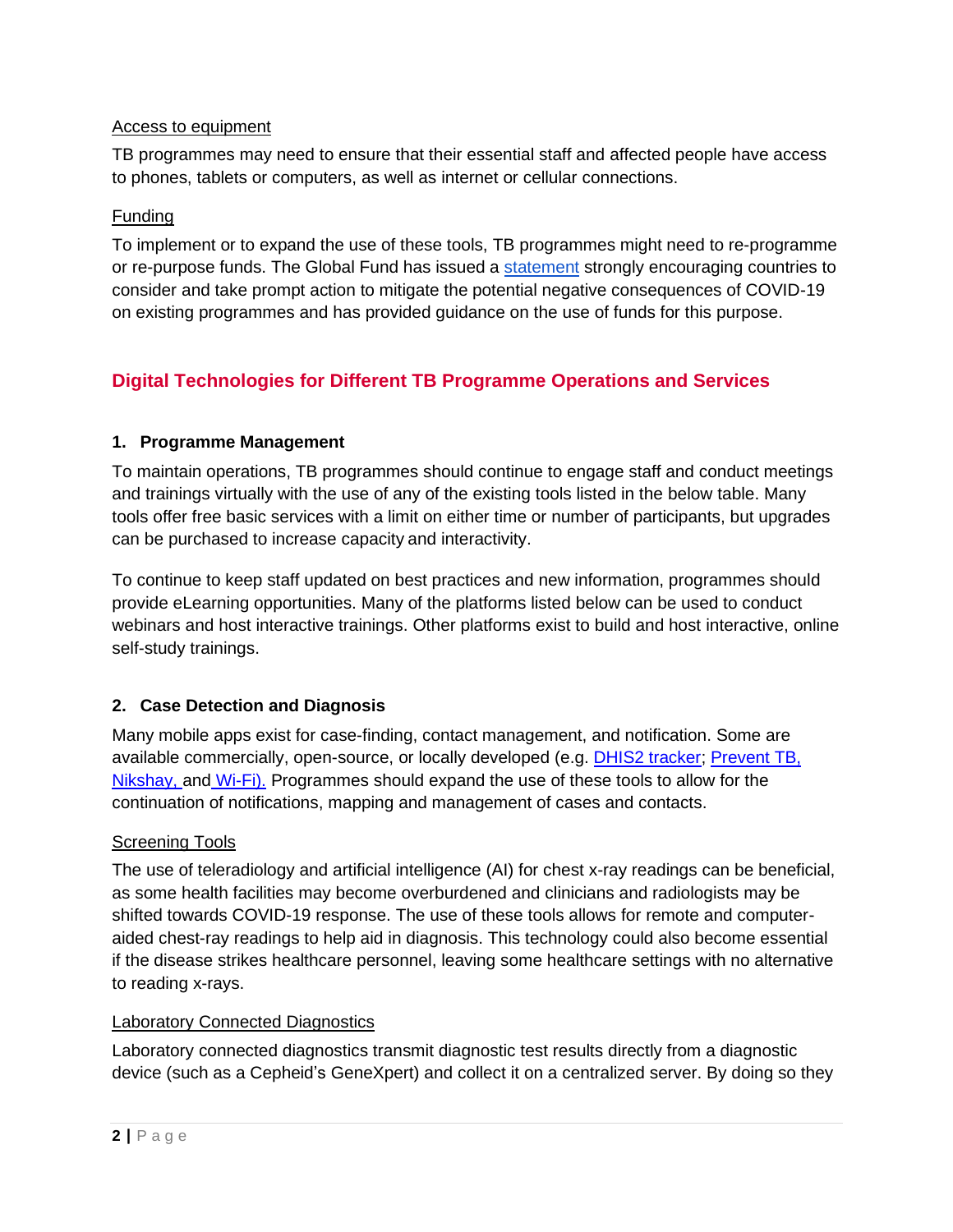offer the possibility of reducing result turnaround time, improving linkage to care and also tracking proper functioning of a diagnostic device and the diagnostic network. Third-party diagnostic connectivity software such as SystemOne's GxAlert/Aspect and Savics' DataToCare include functionalities such as remote monitoring of instrument performance and stock levels, as well the ability to send test results to clinicians and electronic patient registers including notifications to patients to alert them that their results are ready. Effective use of these solutions can reduce the number of on-site visits required for clinicians and patients to get test results as well as the number of supervisory visits required to ensure proper functioning of instruments.

Countries that have already invested in the setup and hardware required to run the software should ensure that testing sites are using all applications, and that enough funding is available to cover all required data transfer costs.

# **3. Care and Treatment of Persons with TB**

To ensure continuity of care for persons with TB, TB programmes should consider shifting facility-based care to home-based care options, using telemedicine and digital adherence technologies (DATs). Telemedicine allows for health care providers to remotely stay in touch with their patients and to assess their treatment needs. In case supporting infrastructure is available, such as mobile telephones (internet), many of the same tools used for virtual meetings can also be used to maintain contact with patients. Telemedicine and digital adherence technologies have the advantage of being able to collect and use data, facilitating programmes and patient monitoring and support. Many countries have already started incorporating DATs to help support persons with TB or TB infection with their treatment. These tools allow for the remote support, management, and monitoring of treatment adherence. When implementing any of these options, programmes should consider giving persons with TB at least one month's supply of their treatment drugs that they can take at home to limit the need for face-to-face interactions.

For more information, training materials and step-by-step implementation approaches for digital adherence technologies, please refer to KNCV Tuberculosis Foundation's DAT implementation toolkit vi[a](https://eur01.safelinks.protection.outlook.com/?url=http%3A%2F%2Fwww.adherence.tech%2F&data=02%7C01%7Camerak%40stoptb.org%7Cab04eb234df24feca8d008d7cc065137%7Caf68dcd83c2643f784ba06a7bb07ca3d%7C1%7C0%7C637202199814026668&sdata=loZanUoX65NV7ooTHftC9t8f4krQT%2BLzkK%2FRBdjYP4E%3D&reserved=0) [http://www.adherence.tech.](https://eur01.safelinks.protection.outlook.com/?url=http%3A%2F%2Fwww.adherence.tech%2F&data=02%7C01%7Camerak%40stoptb.org%7Cab04eb234df24feca8d008d7cc065137%7Caf68dcd83c2643f784ba06a7bb07ca3d%7C1%7C0%7C637202199814026668&sdata=loZanUoX65NV7ooTHftC9t8f4krQT%2BLzkK%2FRBdjYP4E%3D&reserved=0)

# **4. Community-based Monitoring of the TB Response and other Community Engagement Tools**

Community engagement in monitoring the TB response remains even more critical during the time of COVID-19. Digital platforms such as the *[OneImpact](https://stoptbpartnershiponeimpact.org/)* tool can be used by communities to disseminate information on TB and monitor the availability, accessibility and quality of TB services so that TB programmes can respond to community needs in real time. Today countries, using OneImpact have already created digital surveys and adapted it to collect real time data on how COVID-19 is impacting TB service delivery from the perspective of people affected by TB. The aim is of the system is to immediately alert programmes of gaps in service delivery so that they can respond and ensure the continuity and accessibility of essential TB services for all.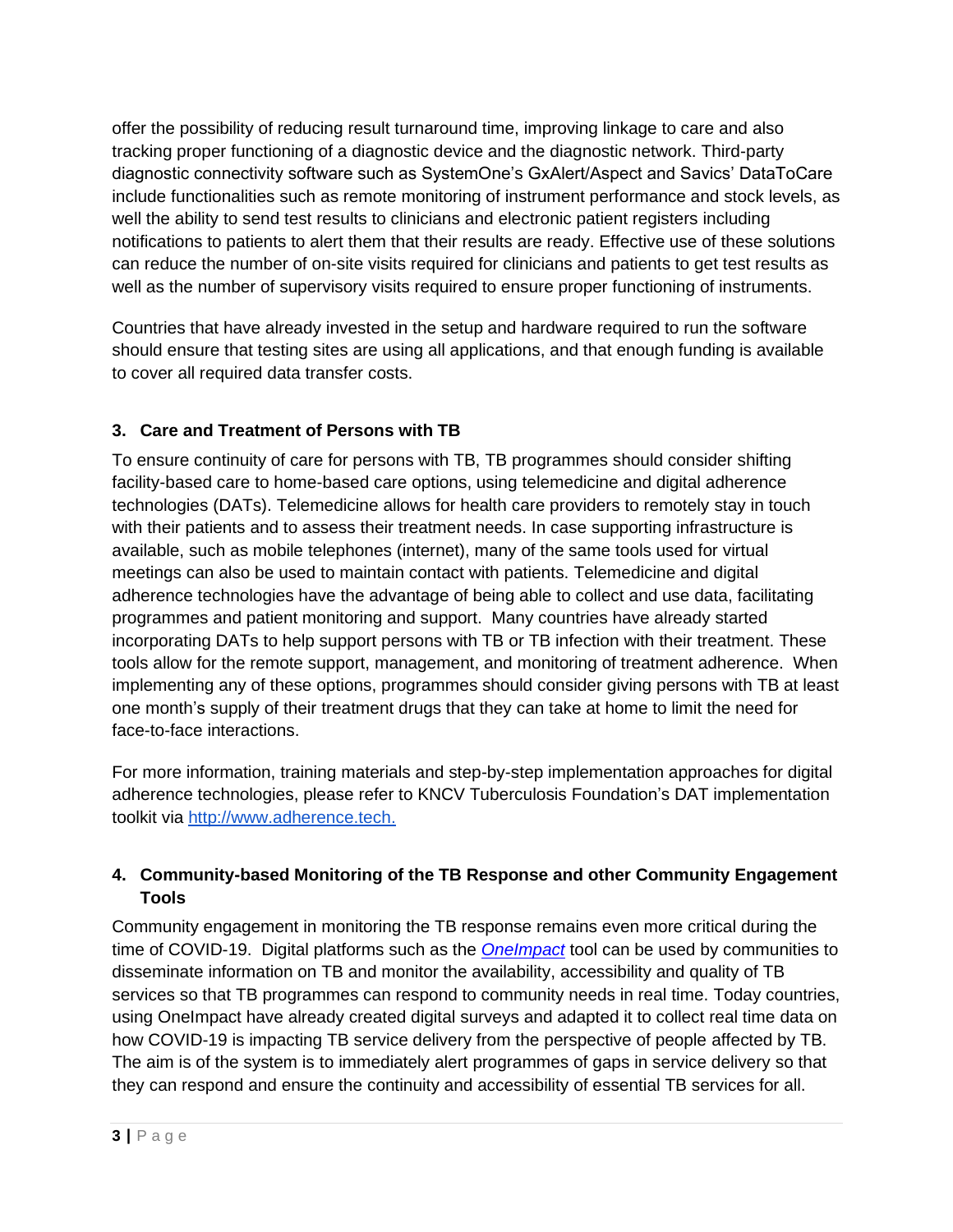Widely available messaging and social media tools can be used to share messages and information to different community groups as needed.

| 1. PROGRAMME MANAGEMENT DIGITAL TECHNOLOGY TOOLS |                                                                                                                                            |  |
|--------------------------------------------------|--------------------------------------------------------------------------------------------------------------------------------------------|--|
| <b>Virtual Meeting Tools</b>                     | WhatsApp (video/audio call up to 4 people)                                                                                                 |  |
|                                                  | Viber (video/audio call up to 5 people)                                                                                                    |  |
|                                                  | Google Hangouts (video/audio call up to 10 people; conversations up<br>to 150 people)                                                      |  |
|                                                  | <b>WeChat</b>                                                                                                                              |  |
|                                                  | <b>Skype (Skype Business is HIPAA compliant)</b>                                                                                           |  |
|                                                  | <b>Microsoft Teams</b>                                                                                                                     |  |
|                                                  | <b>Zoom</b>                                                                                                                                |  |
|                                                  | Webex                                                                                                                                      |  |
|                                                  | GoToMeeting                                                                                                                                |  |
|                                                  | Join.Me                                                                                                                                    |  |
|                                                  | <b>Ready Talk</b>                                                                                                                          |  |
|                                                  | <b>BlueJeans</b>                                                                                                                           |  |
|                                                  |                                                                                                                                            |  |
| eLearning and<br><b>Clinician Networking</b>     | Many of the virtual meeting tools listed above can be used<br>to deliver webinars. Some additional eLearning tools are listed<br>below:    |  |
|                                                  | <b>Project Echo</b>                                                                                                                        |  |
|                                                  | Platform used for training and networking of clinicians to share<br>expertise on patient management.                                       |  |
|                                                  | <b>Coursera</b><br><b>Moodle</b><br><b>Udemy</b>                                                                                           |  |
|                                                  | Governments and other organizations can use platforms such as<br>these to build and offer self-paced online trainings for their workforce. |  |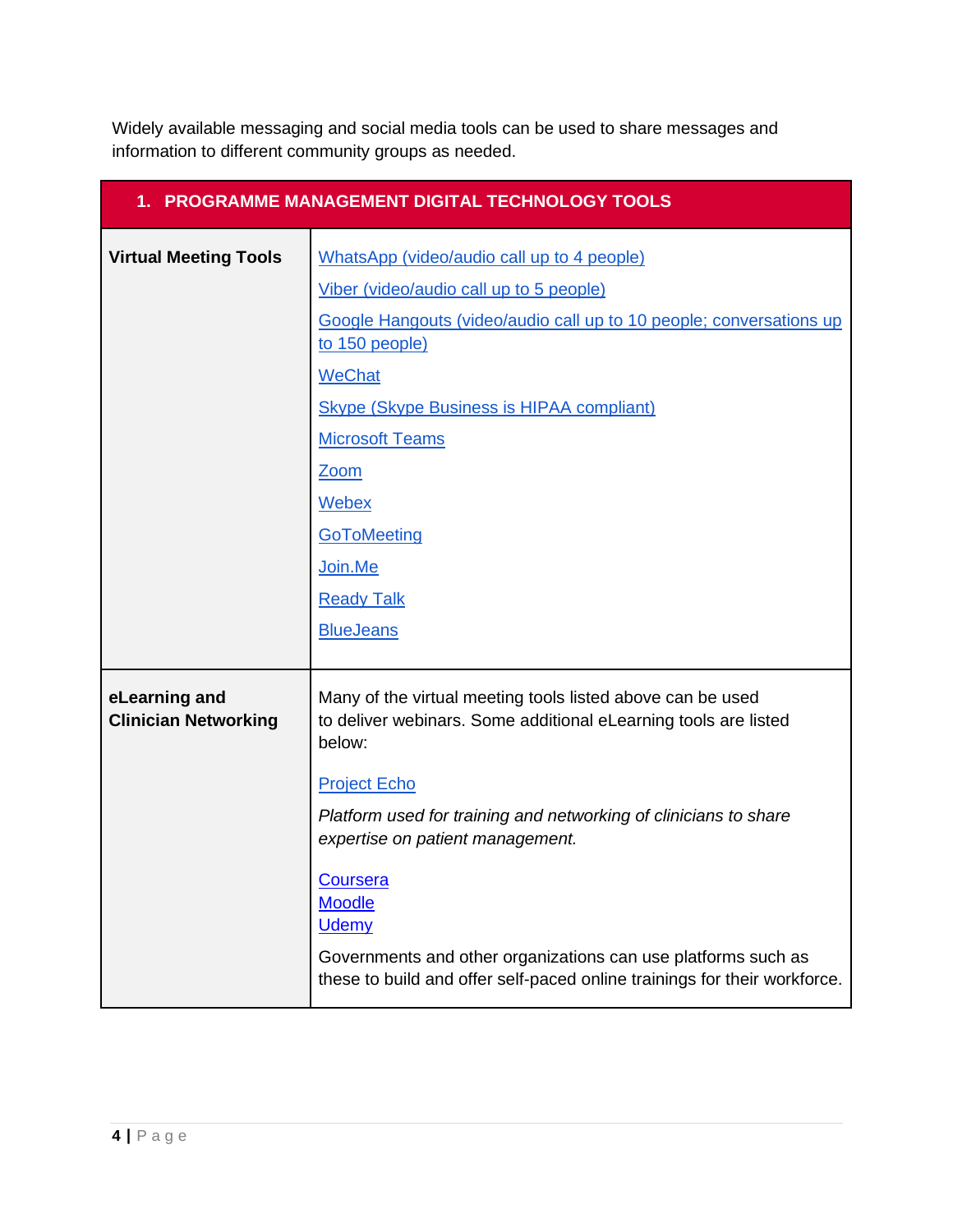| 2. DIGITAL SCREENING AND DIAGNOSTICS TOOLS        |                                                                                                                                                                                                                                                                                         |  |
|---------------------------------------------------|-----------------------------------------------------------------------------------------------------------------------------------------------------------------------------------------------------------------------------------------------------------------------------------------|--|
| <b>Teleradiology</b>                              | <b>TRS Solutions LLP (Indian Board).</b><br>AlemHealth (Indian, (UK, AUS, NZ, US Board)<br><b>USARAD (US Board)</b><br><b>IOM Global Teleradiology and QC Center Manila (US Board)</b><br><b>Argus Radiology/REAL Radiology (US Board)</b><br><b>Flatworld Solutions (Indian Board)</b> |  |
| <b>Al Chest X-ray Readers</b>                     | Qure.ai<br><b>Infervision</b><br>Delft CAD4TB<br>Lunit<br><b>JF Healthcare</b>                                                                                                                                                                                                          |  |
| <b>Laboratory Connected</b><br><b>Diagnostics</b> | <b>SystemOne Aspect / GxAlert</b><br><b>Savics DataToCare</b>                                                                                                                                                                                                                           |  |

*Some of the above listed virtual conferencing tools can be used for provider and patient interaction*

| <b>Digital Adherence</b><br><b>Platform</b> | <b>Everwell Hub</b><br>The Everwell Hub is a comprehensive, open-source platform for<br>adherence and patient management where health care providers can<br>log into a single portal to register and follow up with patients who<br>send digital adherence data from their choice of DATs. |
|---------------------------------------------|--------------------------------------------------------------------------------------------------------------------------------------------------------------------------------------------------------------------------------------------------------------------------------------------|
|---------------------------------------------|--------------------------------------------------------------------------------------------------------------------------------------------------------------------------------------------------------------------------------------------------------------------------------------------|